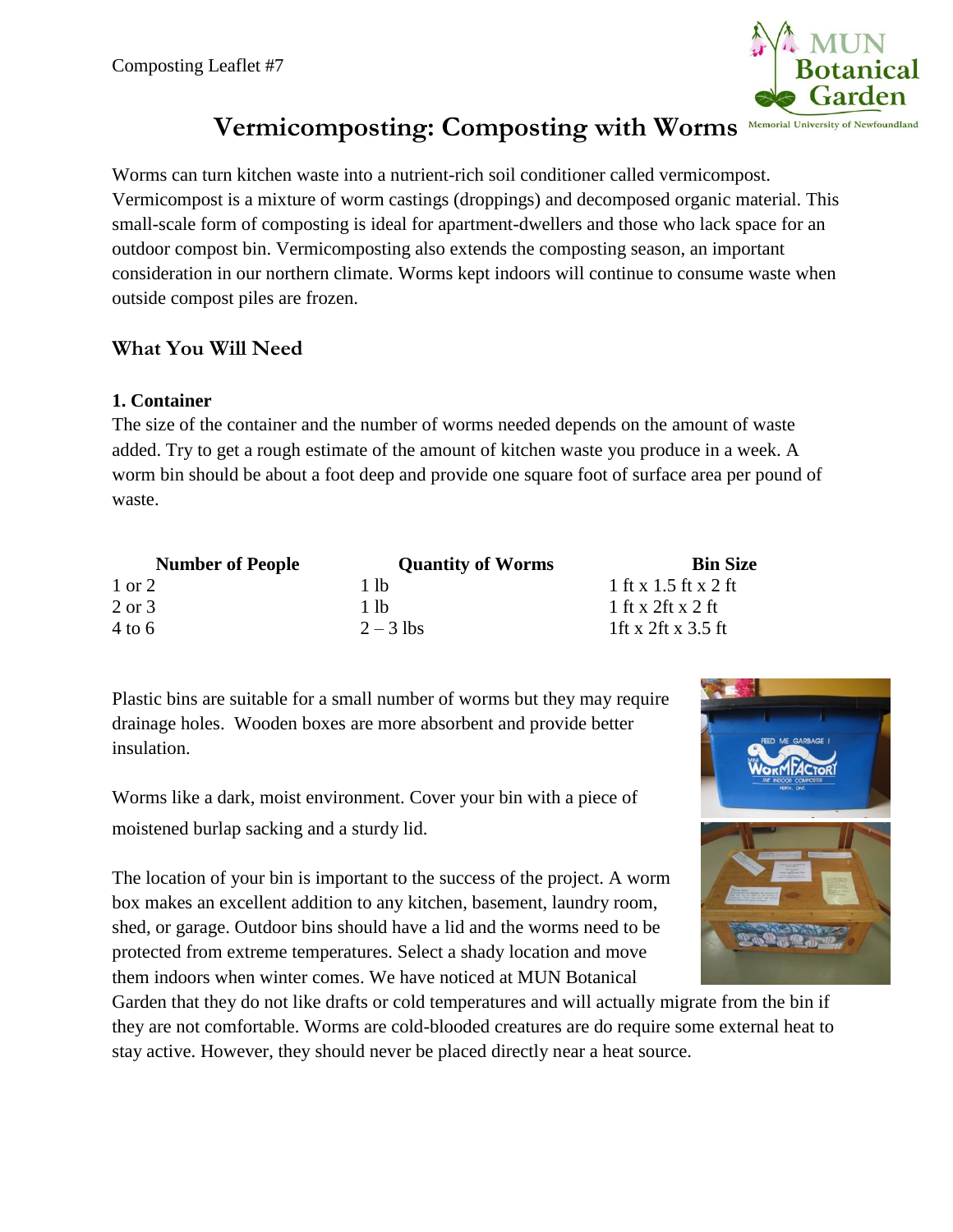# **2. Worms**

Red wigglers (*Eisenia fetida* and *Lumbricus rubellus*) are the best worms for vermicomposting. They are much smaller and thinner than earthworms and they don't seem to mind being kept in captivity. Some people call them "redworms", "manure worms", "brandling worms", or "trouters".

The red wigglers used at MUN Botanical Garden were generously donated by Bill Glynn of Trouters Special Worm Farm in Bay Bulls. Mr. Glynn has been raising worms and vermicomposting in Newfoundland for many years. He sells worms, bedding, castings and containers to the public. He is also an endless source of knowledge and advice. At time of printing, there are no other worm farms in our area.

# **3. Bedding**

Your worms will eat everything you put in the bin, including their bedding! Use a variety of materials to provide them with more nutrition. The following materials make ideal bedding:

- Shredded newspaper
- Shredded cardboard
- Shredded fall leaves
- Chopped straw
- Dried grass clippings
- Peat moss
- Add a couple of handfuls of sand or soil to provide your worms with grit for their digestive systems.



Feed your worms the same kitchen waste that you would add to your outside compost heap. Bury wastes and vary the location of each deposit to avoid overloading your bin. Finely chopped food will be broken down more quickly than large chunks. Do not add meat, fish, dairy products, or fats. Citrus fruit peels take a long time to break down so add them sparingly. For more information on what to compost, please refer to Compost Information Leaflet #2 of this series.

# **Harvesting Vermicompost**

Red wigglers will convert waste into vermicompost within a few months. The compost is ready to be harvested when there's little original bedding left and the food scraps have been converted to brown and earthy-looking worm castings.

Move the finished compost to one side of the bin and place new bedding in the space created. Bury fresh food waste in the new bedding. Your worms will gradually migrate to the new food and fresh bedding, leaving the finished compost to be skimmed off.



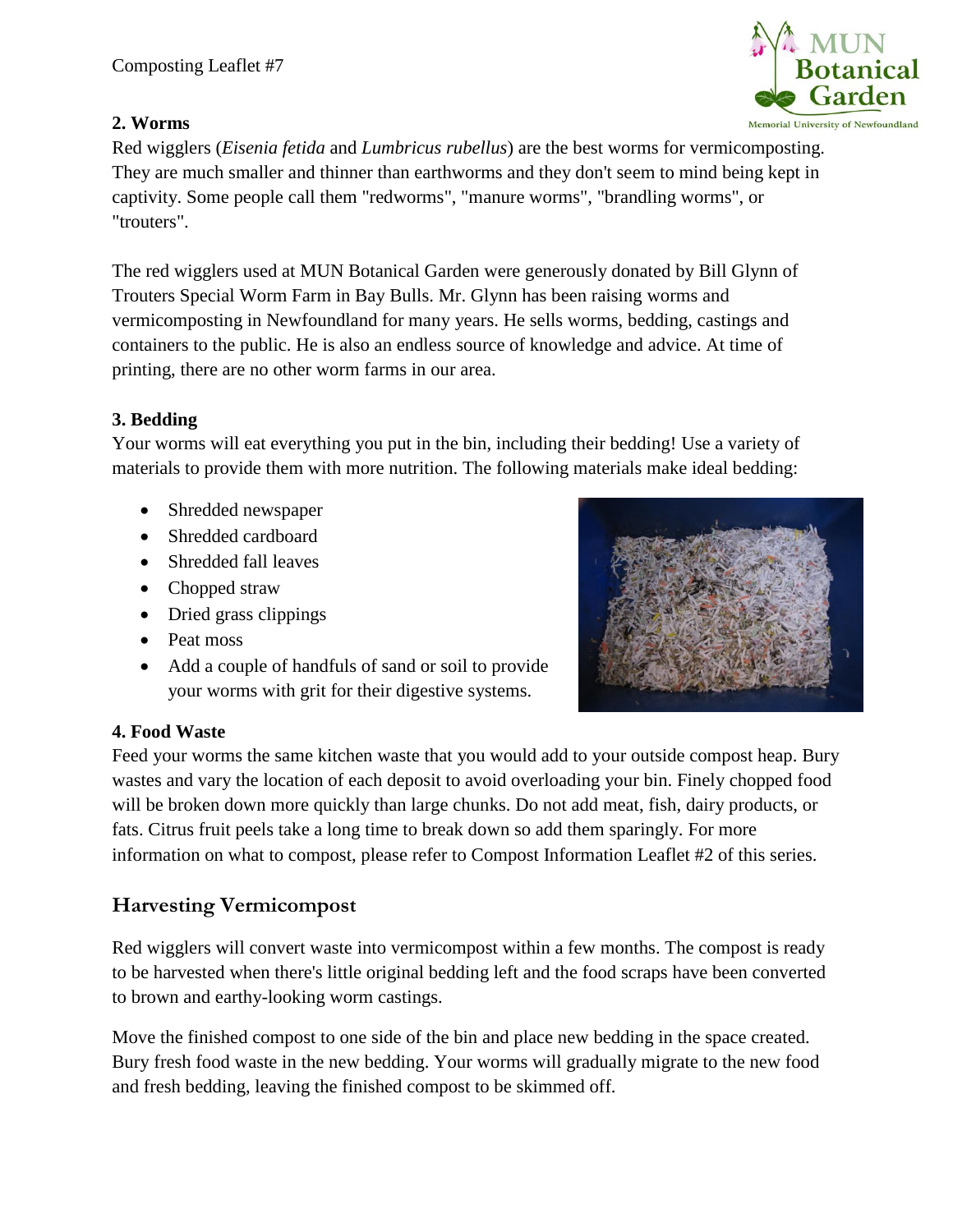



#### **Using Vermicompost**

- Sprinkle into a seed row when planting
- When transplanting, add a handful of vermicompost to the hole.
- Use as a top-dressing or mulch around the base of plants
- Mix half and half with potting soil for your houseplants.

# **Vermicompost Potting Mix Recipe**

- 1 part worm castings for nutrients
- 1 part peat moss to help hold moisture
- 1 part perlite to aerate the soil
- 1 part sand or garden soil for bulk

#### **Common Questions…**

#### **Will it smell?**

Not if air can circulate through the layers.

- Drill holes in plastic bins and line with mesh
- Raise the bin above the floor
- Choose bedding that will not mat down (newspaper tends to get soggy)
- Turn the bedding every two weeks
- It is best to compost only recommended wastes: dairy products, fats, and meats can cause unpleasant odors.

#### **How can I avoid fruit flies?**

Fruit flies can become a problem if a high amount of fruit waste is put in the compost. The problem may be compounded if the lid is opened quite frequently as in a classroom setting. The following procedures may prevent this problem:

- Bury all food waste
- Avoid adding too much slow-decomposing fruit waste like citrus peel
- Don't overload your bin
- Keep the surface of the compost covered with a piece of burlap and a lid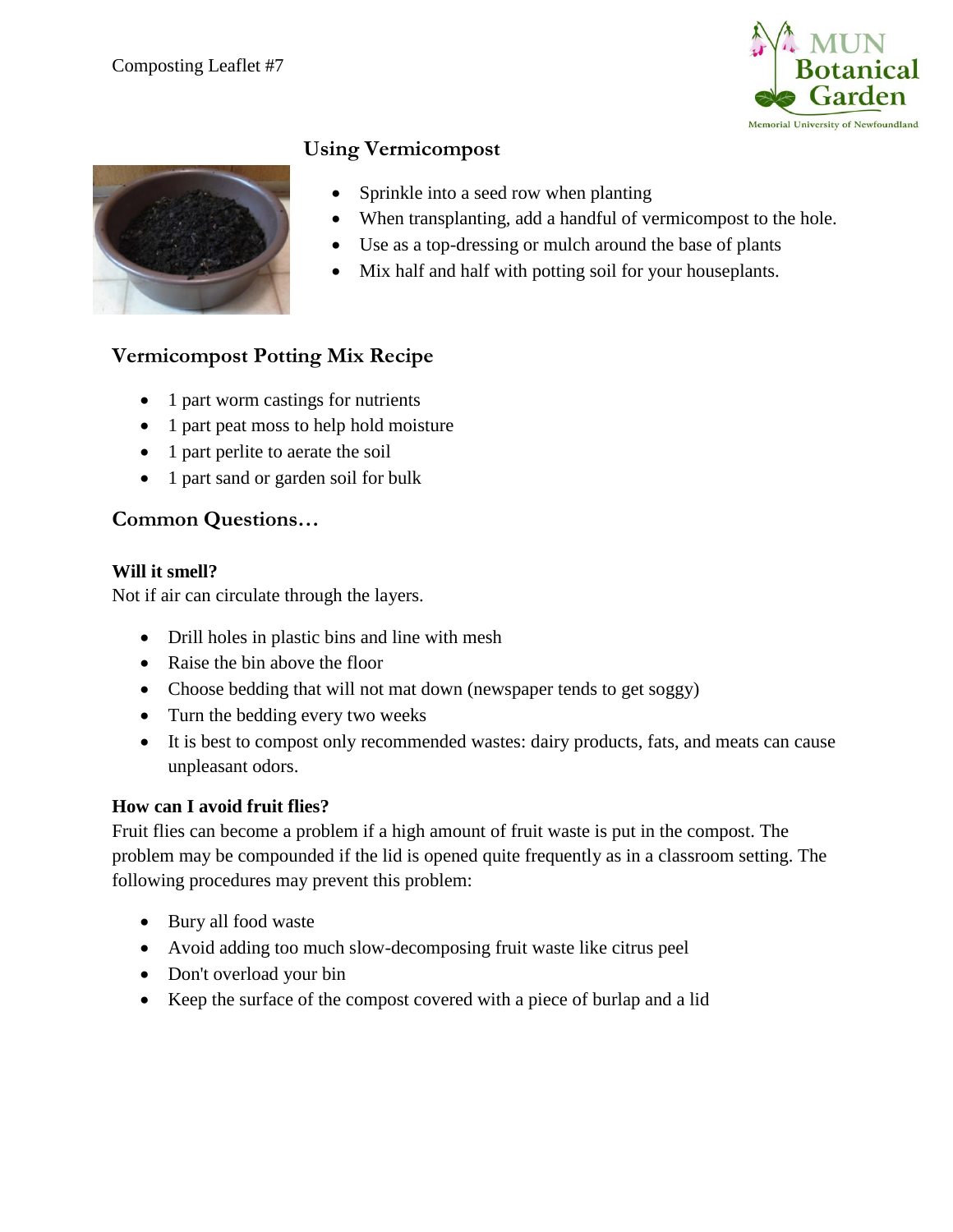#### **To Solve a Fruit Fly Problem:**

**Memorial University of Newfoundland** 

Place a flypaper coil next to the box or spray the surface with a fine mist of Safers soap every second day for one week.

Try a fruit fly trap: Cut a plastic pop bottle in half and fill the bottom with an inch of vinegar. Fit the top of the bottle upside down into the bottom so that the neck is just above the vinegar.

#### **Compost versus Fertilizer**

Plants need water, sunlight, and nutrients to grow. Three important nutrients are nitrogen (N), phosphorous (P), and potassium (K).

Nitrogen (N) is used to make protein and chlorophyll by the plant. It is important for good leaf development and vegetative growth. Too little nitrogen causes slow, spindly growth. Leaves may turn yellow due to lack of chlorophyll – the green pigment which helps plants make food. Phosphorous (P) is vital for the growth of root and stem systems. When little of this nutrient is present in the soil, seedlings may not become well established.

Potassium (K) plays an important role in the plant's metabolism. It is involved in resistance to chill, drought, and disease. Lack of potassium may result in brown, scorched patches on leaves. Leaves may also roll inwards or downwards

Compost also provides nutrients, but usually at lower concentrations than chemical fertilizers.

Compost does, however, release nutrients to plants over the long-term, whereas chemical fertilizers are a short-term solution and must be reapplied regularly over the growing season. Extensive use of chemical fertilizers has also been linked to environmental degradation. Excess fertilizer can leach out during rain and end up in local rivers and ponds. Fertilization does not replace the value of soil improvement, which involves adding organic material.

# **Worms: A Gardener's Best Friends**

Worms dig tunnels which allow air and water to penetrate the soil and improve root development. They are also living miniature compost factories! During digestion they secrete chemicals which free nutrients necessary for plant growth. Worm castings (or droppings) contain five to eleven times more available nitrogen, phosphorous, and potassium than the soil they ate to make the castings.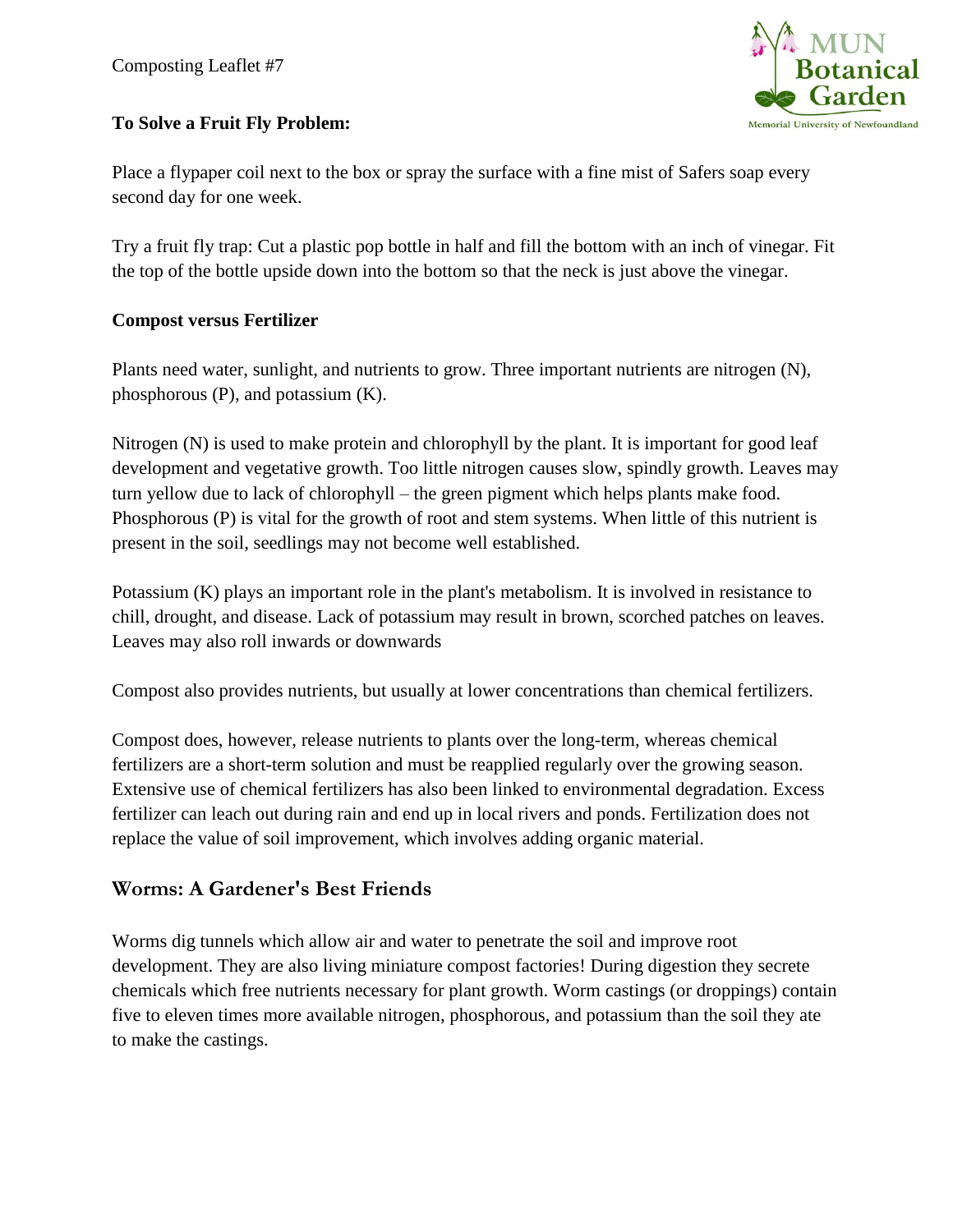

## **A Word about Good Worm Stewardship…**

By removing worms from their natural habitat, you're taking responsibility for their care and well-being. Worms, like any creature kept in captivity, will die if neglected. Before starting your vermicomposting project, please ensure that everyone involved is ready to be a good worm steward!

# **The Biology of Worms**

Worms can live up to about a year in a worm bin. Because the worm's body is about 90 percent water, if a worm dies in the worm bin, it will shrivel up and become part of the compost rather quickly.

Worms are hermaphrodites, which means they are both male and female at the same time. However, worms still need to mate. Two worms attach to each other for a few minutes, and several days later, both produce a cocoon or egg case. The cocoon eventually separates from the worm. Inside the cocoon, two to five baby worms may be found. The baby worms live in the egg case for at least three weeks, sometimes longer depending on the surrounding conditions. In the winter time, for example, baby worms may stay in the cocoon for many weeks until the temperature warms up again. When the baby worms eventually crawl out, they are the thickness of a piece of thread and about 1 centimeter long. Usually the worm appears white, as they have not yet developed enough blood (pigmentation) to be seen. In two or three months, worms are mature.

## **True or False?**

Worms breathe through their skin? True

Cutting a worm in half will make two worms: False (Cutting a worm in two will eventually kill it.)

Red wigglers can eat their weight in food every day : True

Worms have teeth: False

Worms are blind: True (Worms don't have eyes and so they cannot see. They are, however, sensitive to bright light – that's why they burrow into the earth.)